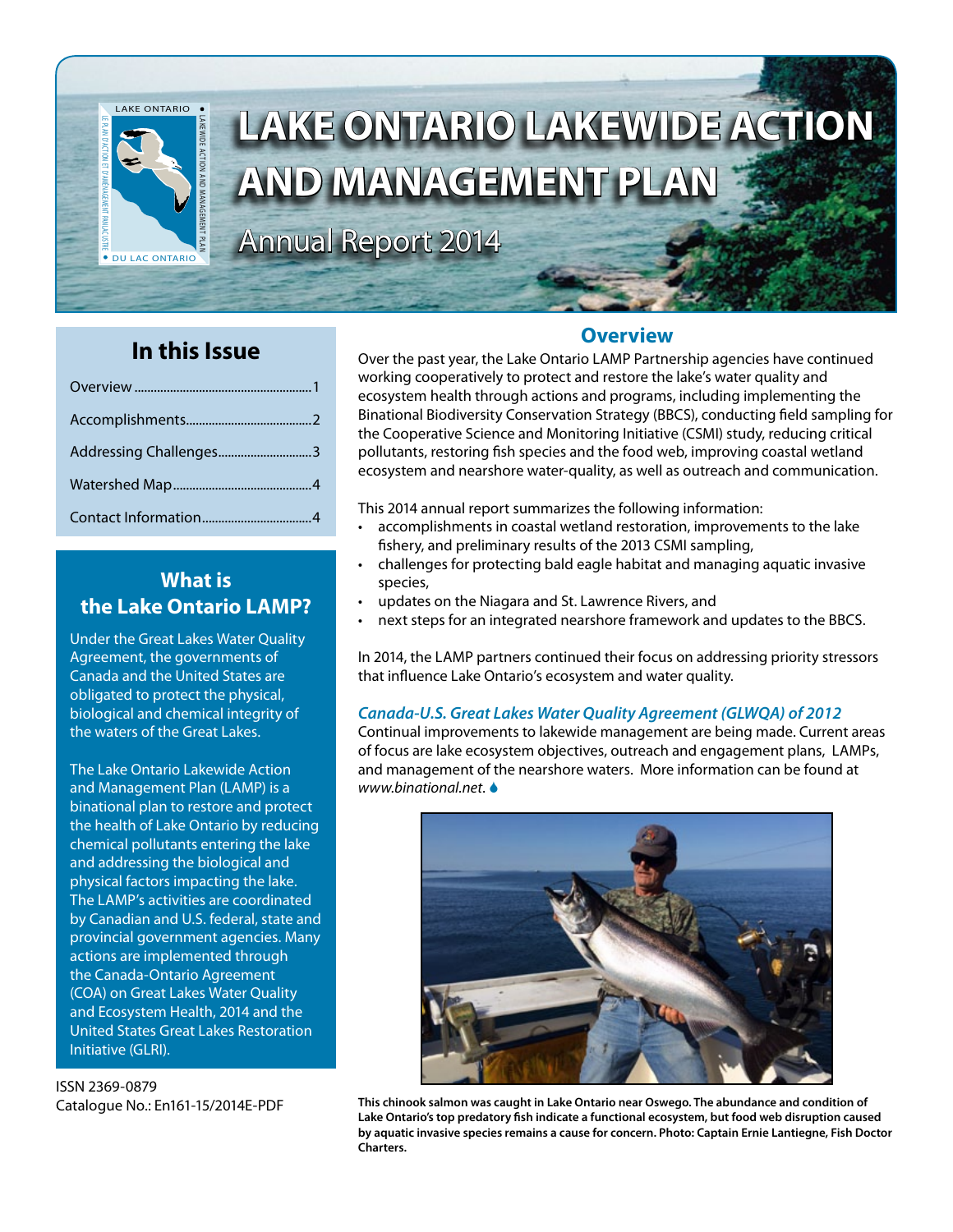LAKEWIDE ACTION AND MANAGEMENT PLAN LE PLAN D'AC TION E T D'AMÈNAGEMENT PANLACUSTRE DU LAC ONTARIO

LAKE ONTARIO

Annual Report 2014

# **Accomplishments**

#### *Coastal Wetlands Restoration*

Coastal wetlands provide a critical link between the land and water – they improve water quality in the lake by filtering sediment and contaminants from runoff and tributary flows, and support biodiversity by providing vital habitat for many species. Since 2011, over \$5 Million has been invested in coastal wetland restoration, and additional work is underway. Recently, two important coastal wetland restoration and monitoring projects have been undertaken in Priority Action Areas on the southeast and northwest shorelines of Lake Ontario.

The 17-mile (27 km) long Eastern Lake Ontario dunes and wetlands system in New York State is the largest freshwater dunes system in the eastern Great Lakes. With grants totaling over US\$1 million from the GLRI, the Nature Conservancy (TNC) has partnered with Ducks Unlimited and New York State Department of Environmental Conservation (NYSDEC) to restore wetlands, control invasive plant species, and improve natural flows in this priority area.

In Ontario, Rattray Marsh is one of the last remaining coastal wetlands along the western end of Lake Ontario, and provides habitat for multiple species at risk and species of conservation concern. Ontario Ministry of Natural Resources and Forestry (OMNRF), Credit Valley Conservation Authority and Environment Canada (EC) are collaborating to restore the Rattray Marsh. With a total investment to date of CAD\$1.7 million, contaminated wetland soil has been restored through dredging contaminated soils, and barriers have been installed to control invasive fish species. Additional work will help to conserve, rehabilitate and monitor biodiversity and habitat in the marsh and other coastal wetlands at the western end of Lake Ontario.

Together, these coastal wetland restoration projects on opposite shores of the lake have demonstrated the collaborative work being accomplished by government agencies and stakeholders through the LAMP partnership.

#### *Lake Ontario Fishery Update*

Lake Ontario supports a large and thriving recreational fishery for native (lake trout, smallmouth bass, and walleye) and introduced species (chinook and coho salmon, brown trout and rainbow trout). Each year, scientists monitor and assess the lake's food web from bottom to top (including water quality, zooplankton, prey fish and their predators) to ensure that the fisheries of Lake Ontario continue to provide economic, social and environmental benefits. Management of the fishery by Ontario and New York is guided by shared Fish Community Objectives for the lake.

In the offshore waters of Lake Ontario, salmon and trout are the top predators and provide anglers an opportunity to catch trophy-sized fish. Angler surveys conducted by NYSDEC and OMNRF provide estimates of angler effort, catch, harvest, and fishing success. In general, survey data indicate excellent salmon and trout catch rates over the last 10 years, and many trophy-size fish have been caught. The 2013 NYSDEC survey showed that anglers experienced the fourth highest trout and salmon fishing success rate in nearly 30 years, and the OMNRF survey also showed trout and salmon fishing remained above average in 2013.

An overall balance between predators and their prey are indicative of a well-functioning ecosystem. However, food web disruption caused largely by aquatic invasive species continues to hinder native fish species restoration and remains a cause for concern.

#### *Cooperative Science and Monitoring Initiative*

Lake Ontario's 2013 CSMI partners have successfully collected water and biological samples from tributaries, coastal, and offshore waters. The binational effort expanded on CSMI partnerships formed in 2003 and 2008 and provided the most comprehensive assessment conducted to date. Agencies that contributed in 2013 included: EC, United States Environmental Protection Agency, OMNRF, United States Geological Survey, Fisheries and Oceans Canada, and NYSDEC.

The 2013 CSMI monitoring was designed to inform management options and drive research on key LAMP science priorities including nutrient loadings, invasive species impact on energy dynamics, nearshore to offshore nutrient transport, and the ability of the ecosystem to sustain fisheries as the food web changes. Traditional approaches were used, as well as emerging technologies such as hydroacoustics, laser plankton counters, automat underwater vehicles, buoy-mounted sensors, and satellite imagery.



**Staff from NYSDEC and Environment Canada work together to collect samples of lake bottom organisms for CSMI. Credit: NYSDEC.**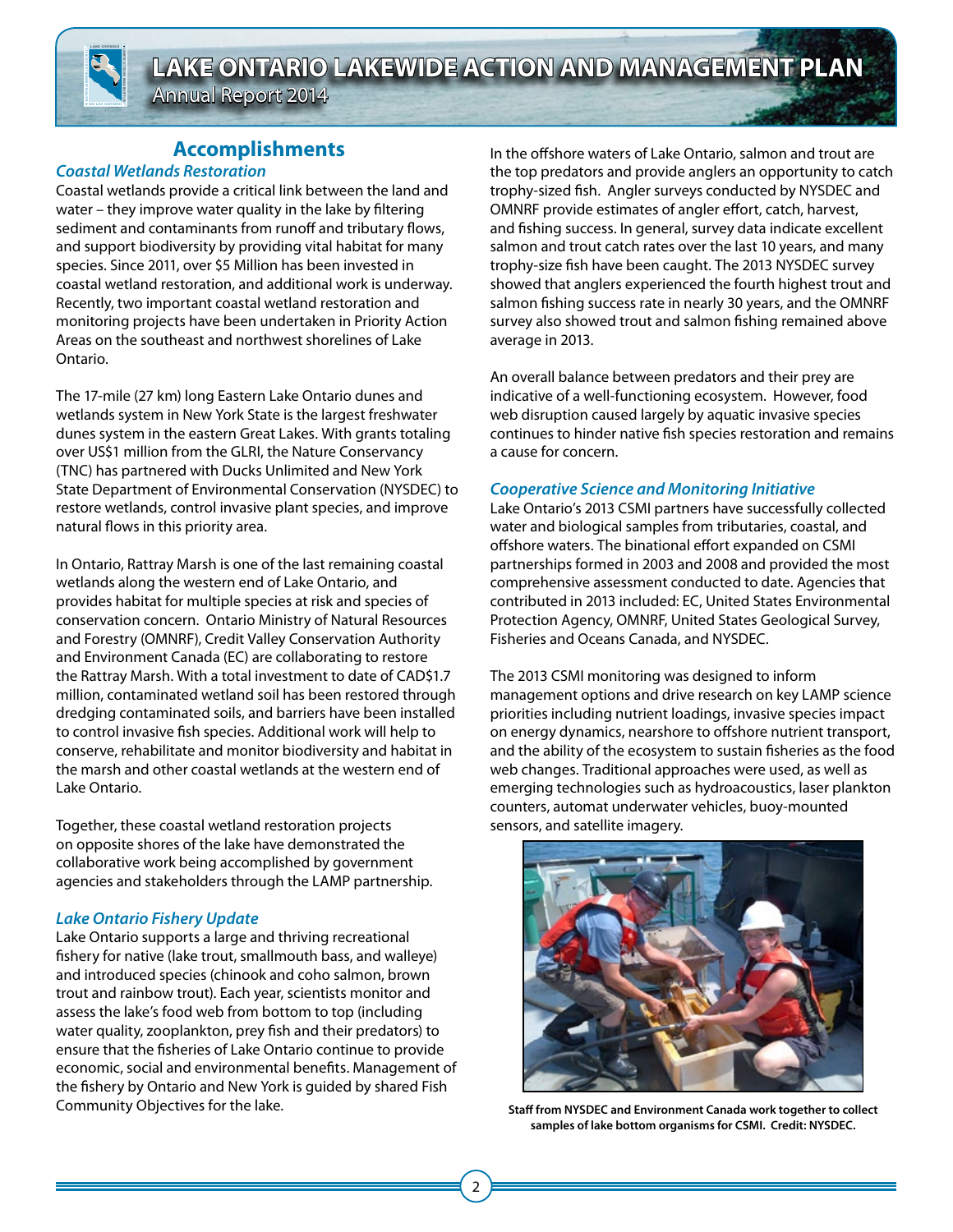**LAKE ONTARIO LAKEWIDE ACTION AND MANAGEMENT PLAN**

Annual Report 2014

LAKEWIDE ACTION AND MANAGEMENT PLAN

LAKE ONTARIO

DU LAC ONTARIO

LE PLAN D'AC TION E T D'AMÈNAGEMENT PANLACUSTRE

The studies completed through CSMI build on decades of binational work to routinely monitor the water quality, ecosystem health, and fisheries of Lake Ontario. CSMI also provides an opportunity to investigate emerging issues and changes in the lake's ecosystem. Information gathered through CSMI and annual monitoring programs provide the scientific basis to guide management actions around the lake. Results allow LAMP partners, researchers, stakeholders, and citizens to identify management actions and focus them on issues that are most critical to the lake.

Data interpretation and synthesis from the 2013 CSMI are underway, and an initial report is expected in 2015.  $\bullet$ 

## **Addressing Challenges**

#### *Protecting Habitat for Bald Eagles*

Bald eagles are making an impressive recovery throughout the Great Lakes region and have established at least 12 successful nesting territories along the shoreline of Lake Ontario and the Upper St. Lawrence River, with many additional territories further back in the watershed.

The return of the bald eagle to the Lake Ontario shoreline demonstrates the progress made to restore the lake's ecosystem and to reduce bioaccumulative contaminants. To continue their recovery, the conservation of remaining shoreline nesting and foraging habitats is extremely important. Between 2002 and 2008, US and Canadian bald eagle experts worked with LAMP partners to identify and prioritize valuable bald eagle habitats in the eastern Lake Ontario and Upper St. Lawrence River area. Twenty-one priority habitat sites were identified in the US, and 18 in Canada. Today at least half of these are fully or partially protected through public ownership or conservation easements.



**Two young bald eagles in their nest. Credit: Bird Studies Canada.**

The challenge remains to retain momentum for ongoing protection of bald eagles and their habitat. You can help by reporting nesting bald eagle pairs or unusual bald eagle activity to your local NYSDEC or OMNRF office, and by being a "good neighbor" to eagles in your area by not disturbing them. Although bald eagles can often be seen near residential areas and roads, they prefer to nest in quiet areas away from human activities, buildings, and boat and vehicle traffic.

#### *Managing Aquatic Invasive Species*

Reducing the impact of Aquatic Invasive Species (AIS) is an ongoing challenge for LAMP partners. Managing AIS within Lake Ontario and its watersheds is critical to maintaining a healthy, stable lake ecosystem and to protect social, economic, and environmental resources.

One method of managing AIS is Early Detection/Rapid Response (ED/RR), which establishes prevention zones in areas of high ecological value. Seasonal monitoring for early detection is done at nearby sites where invasions are most likely to occur. If an AIS is detected, rapid response and immediate control efforts are implemented to help prevent the AIS from becoming established in the prevention zone. This method is currently being used in several coastal wetland and embayment areas around Lake Ontario.

A trained network of citizen volunteers is key to successful monitoring and early detection. You can help by learning how to identify and report AIS, and by working with the groups that implement ED/RR and other AIS control measures in the Lake Ontario Basin. These groups include TNC, Nature Conservancy of Canada, New York State Partnerships for Regional Invasive Species Management, and many others.

# **Connecting Channels Lake Sturgeon Update**

Multi-agency efforts to monitor and restore remnant Lake Sturgeon populations have been ongoing on both the Niagara and St. Lawrence Rivers over the last 15 years. In the lower Niagara River, U.S. Fish and Wildlife Service has been working with partners to monitor the recovery of Lake Sturgeon. First discovered in 2003, a small, young remnant population in the lower Niagara River was reassessed in 2010. The population was estimated at about 2800 fish and was increasing faster than expected, likely through successful natural reproduction. On the St Lawrence River near Massena, NY, the New York Power Authority, NYSDEC, U.S. Fish and Wildlife Service, USGS and the St. Regis Mohawk Tribe are working to restore spawning habitats near hydropower and water diversion projects. Evidence of spawning and reproduction was observed in 2008 and 2009 and since then, the habitats have remained stable and clear of sediments. Researchers at Queens University at Kingston

are currently studying Lake Sturgeon in the area.